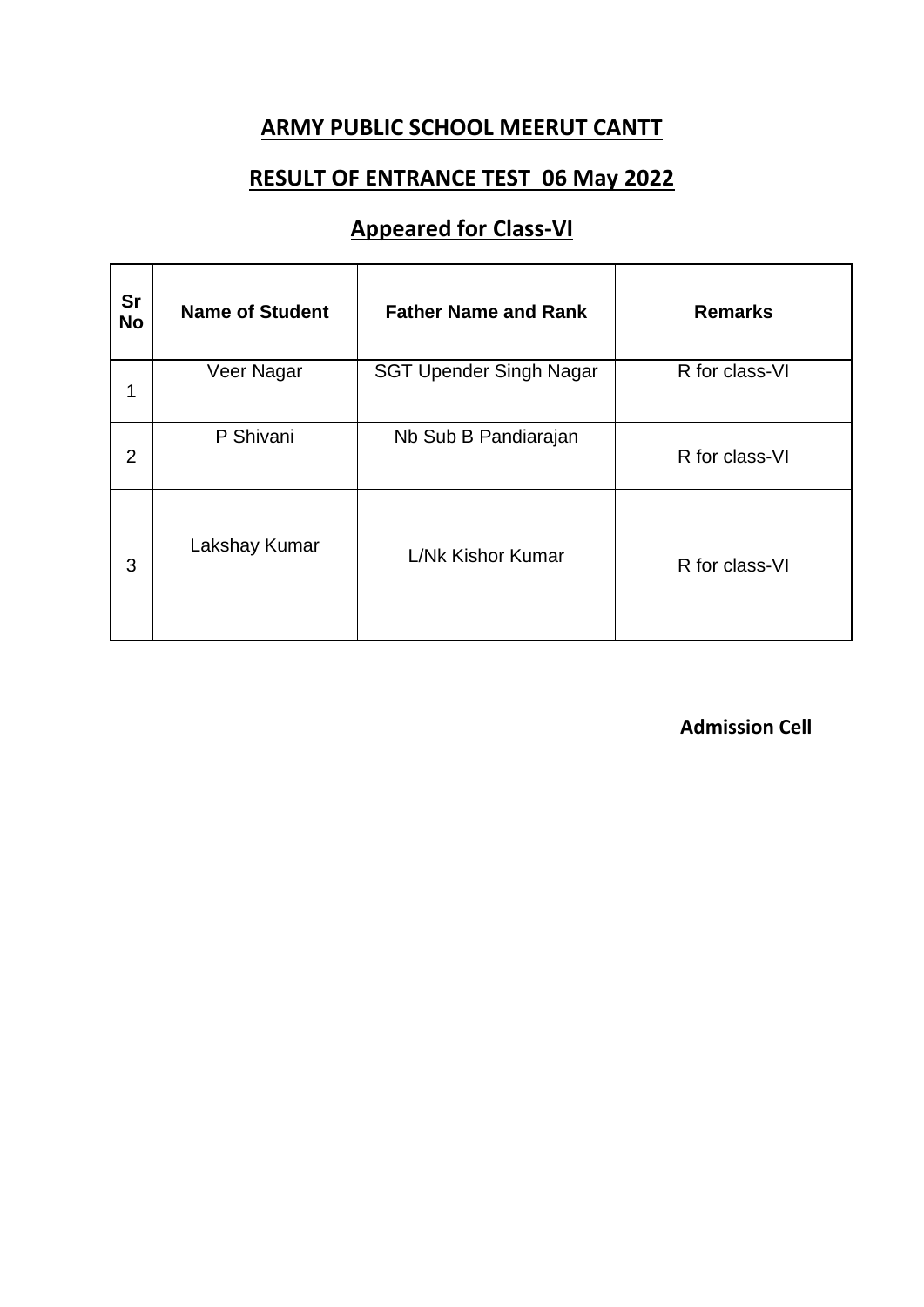## **RESULT OF ENTRANCE TEST 06 May 2022**

# **Appeared for Class-VII**

| <b>Sr</b><br><b>No</b> | <b>Name of Student</b> | <b>Father Name and Rank</b> | <b>Remarks</b>  |
|------------------------|------------------------|-----------------------------|-----------------|
| ◢                      | Tanupriya              | Nb Sub Netrapal             | R for class-VII |
| $\overline{2}$         | AaravTyagi             | Mr Mukul Tyagi              | R for class-VII |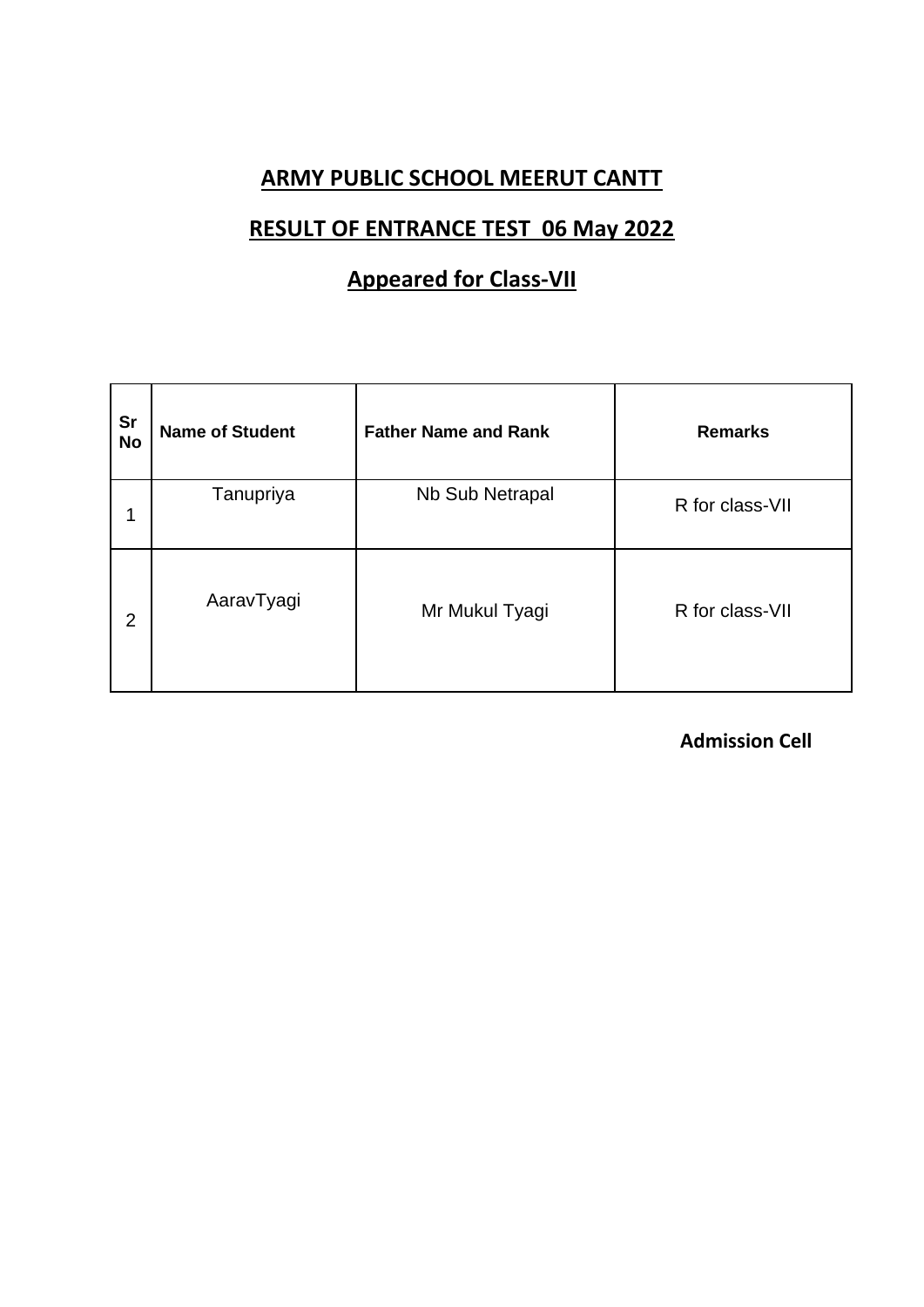## **RESULT OF ENTRANCE TEST 06 May 2022**

# **Appeared for Class-VIII**

| <b>Sr</b><br><b>No</b> | <b>Name of Student</b> | <b>Father Name and Rank</b> | <b>Remarks</b>   |
|------------------------|------------------------|-----------------------------|------------------|
| 1                      | Ms Anahita Dwivedi     | Col Rajender Prasad         | R for class-VIII |
| $\overline{2}$         | Shaurya Pratap Singh   | Lt Col Abhishek Singh       | R for class-VIII |
| 3                      | Shruthi Sachin Karnik  | <b>Col Sachin Karnik</b>    | R for class-VIII |
| 4                      | Kaveena Shree          | Hav P Muthana Jeyavel       | R for class-VIII |